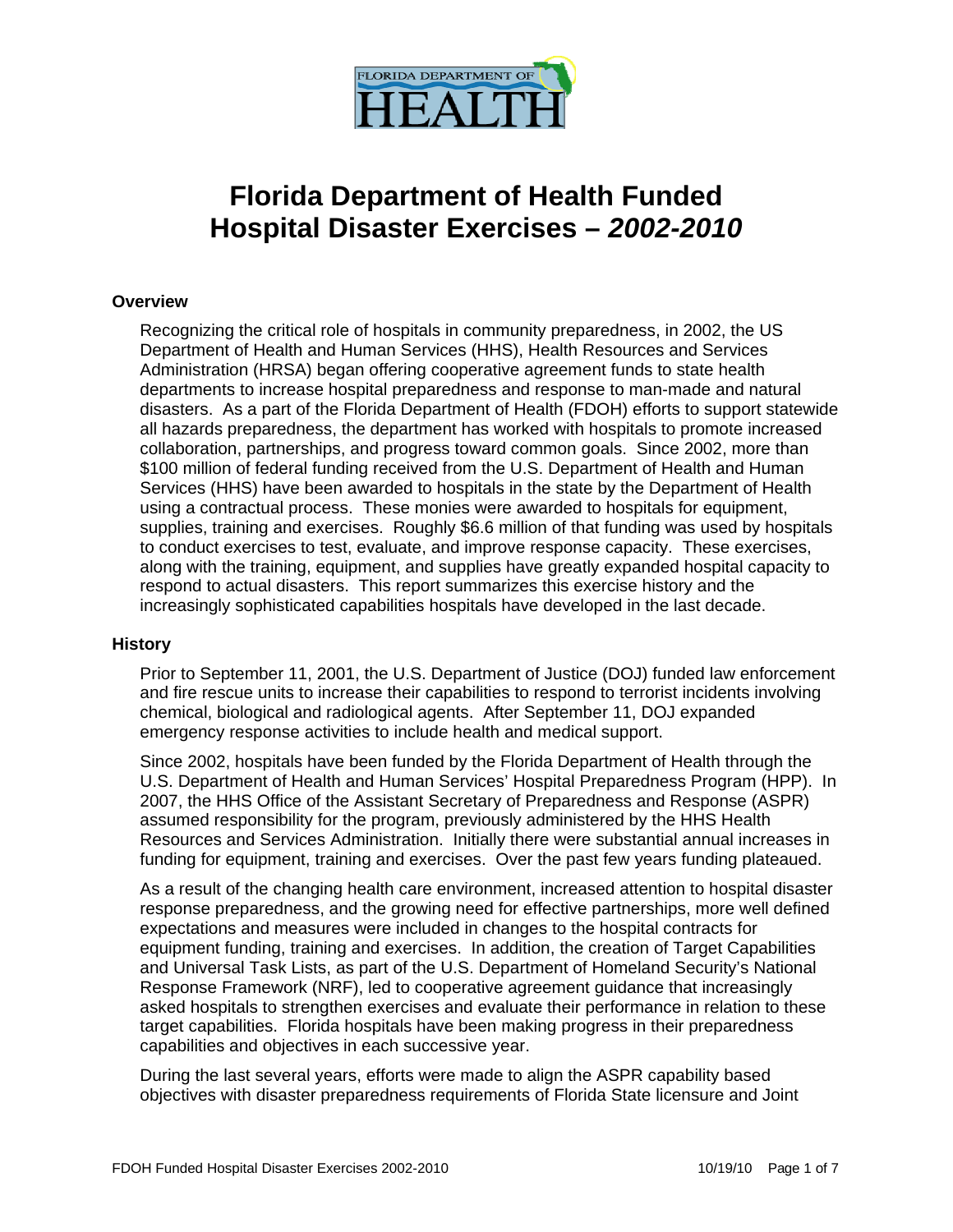Commission emergency management accreditation standards. This has led to a higher level of overall preparedness and aligned the various exercise requirements for hospitals.

# **Exercise Focus – The Evolution from PPE/Decon to Medical Surge Response**

Initial funding was focused on purchasing personal protective equipment (PPE) and decontamination systems to respond, primarily, to a hazardous biological or chemical incident. As emergency response knowledge and expertise grew and target capabilities were developed, the focus shifted to creating the medical surge capacity to treat casualties from all hazards. These included mass casualty incidents (MCI) – including bombs, burns and blasts – as well as, pandemic preparedness and response. FDOH funded hospital preparedness projects that addressed exercises, plan development, training programs and "Toolkits." The toolkits included preparedness and emergency response resources for biological, chemical, radiological, and emergency evacuation incidents.

This history of changing grants and exercise requirements is outlined in Tables 1 and 2 below. The tables also reflect the level and range of participation and the type of exercises funded.

### **Table 1: History of Florida Hospital Preparedness Funding, Contracts, and Requirements**

### **2001-2002 DOJ/Florida State Domestic Security Working Group**

- 9/11 and anthrax attacks spurred funding beyond EMS and police
- Funds limited to bioterrorism hazard
- Included initial purchase and drop-shipment of PPE and decontamination equipment from DOJ to 21 hospitals
- No funding for training
- Initiation of Hospital Emergency Incident Command System (HEICS)

### **2002-2003 HRSA –Total Available to Hospitals \$6.1m; Total Spent \$4.3m**

- Contracts issued from the Office of Public Health Preparedness to individual hospitals
- Limited to bioterrorism hazard
- Funds for equipment, training, exercises, medicines and vaccines, and communication equipment
- Florida Hospital Association provided guidance for hospital needs and priorities

### **2003-2004 HRSA – Total Available to Hospitals \$11.5m; Total Spent \$11.4m**

- Funded more hospitals, including smaller community hospitals to purchase PPE and decontamination equipment
- Funds for increased decon teams' capability and exercise
- Supported equipment, training, exercises, laboratory equipment, burns equipment and supplies, burns education, pediatric triage and treatment equipment and training, and ventilators
- Initiated USF hospital exercise evaluation form

### **2004-2005 HRSA – Total Available to Hospitals \$25.8m; Total Spent \$17.6m**

- Funded replacement of Decon tents to ones that could be setup quickly
- HEICS integrated with Decon exercises
- Hospitals did internal drills and began community exercise participation
- Florida experienced a series of hurricanes
- Supported installation of 57 negative pressure units, ICU equipment, trauma cart equipment, triage equipment, hospital preparedness training, communications equipment, ventilators, PPE and Decontamination equipment, PPE training, exercises, laboratory equipment, burns equipment and supplies, and burns education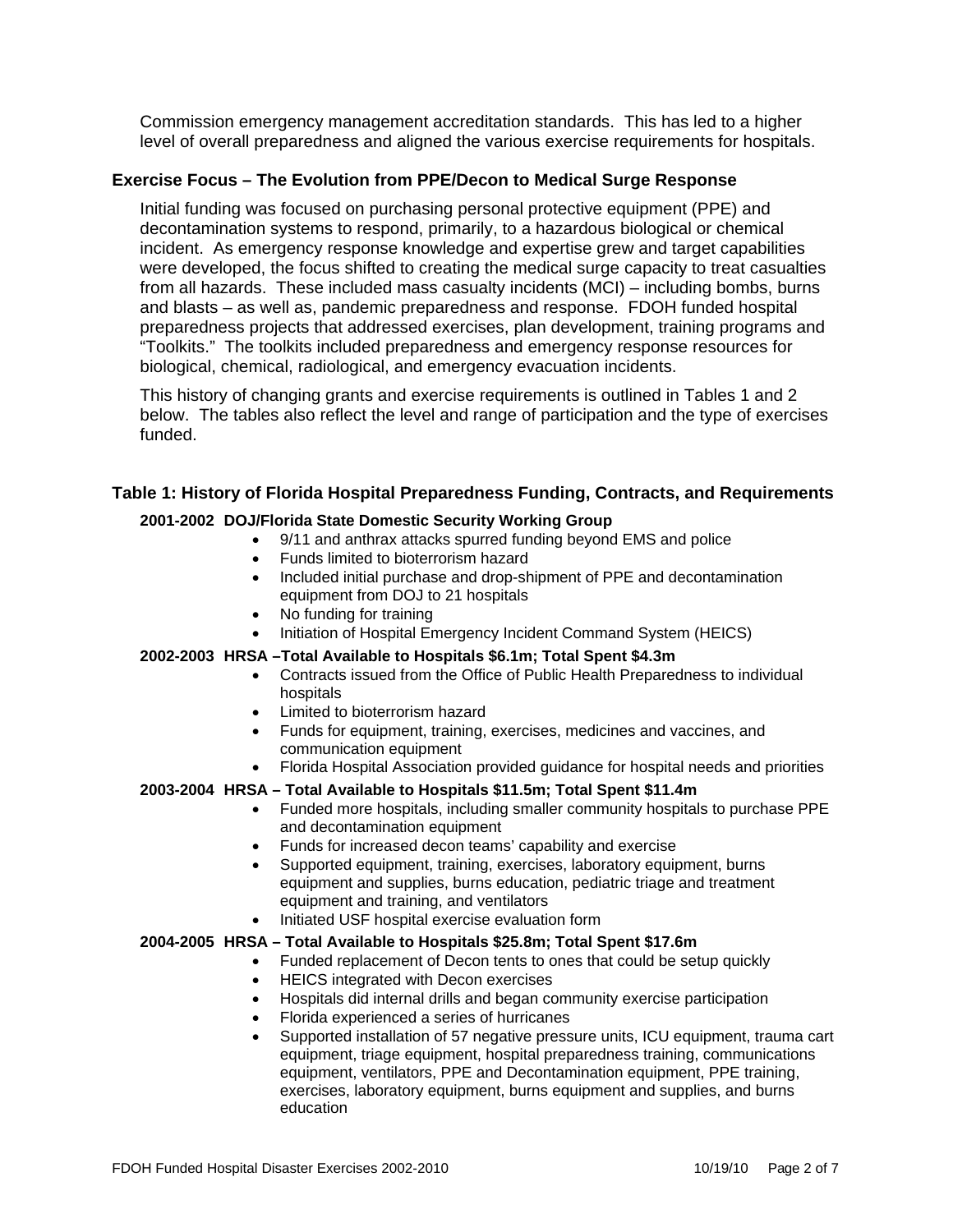### **2005-2006 HRSA – Total Available to Hospitals \$34.8m; Total Spent \$28.1m ('05-'06 and '06-'07 contracts were combined funding)**

- Use of funds for an all-hazards approach allowed
- Hospitals continue to receive funding for ventilators, negative pressure units, burn surge equipment and training, trauma equipment, triage, laboratory equipment, ICU Equipment, and communications equipment
- Piloted a web-based Event Management System in three regions
- Florida again experienced several disaster events

### **2006-2007 HRSA – (See 2005-2006)**

- All-hazards approach integrated into CEMP
- Florida experienced multi-county wildfires

### **2007-2008 ASPR – Total Available to Hospitals \$19.6m; Total Spent \$16.5m**

- Reorganization of HRSA program to HHS's ASPR as part of the Hospital Preparedness Program
- Lessons learned from Katrina were integrated; hospitals asked to exercise and evaluate their evacuation plans, mass fatality plans, interoperable communications with emergency response partners, bed tracking systems, and volunteer registration and management systems
- Medical surge target capability served as the primary focus
- Florida Medical Surge Capability Team formed, including Hospital Surge and Community Surge Team Members
- Hospitals continue to receive funding for PPE equipment, laboratory equipment, triage equipment, negative pressure units, exercises, and ventilators
- Hospitals began receiving funding for Pan Flu equipment and supplies, operating room equipment, and hospital target hardening equipment
- HSEEP information and after-action reports included in exercise evaluations

### **2008-2009 ASPR – Total Available to Hospitals \$10.4m; Total Spent \$8.4m**

- HSEEP compliant exercises required for hospitals
	- Hospitals continue to receive funding for PPE and Decontamination equipment, PPE training, OR equipment, negative pressure units, and exercises
	- Hospitals began receiving funding for web-based Event Management System and a new Telecommunications Service Priority project (as mandated in the ASPR cooperative agreement)

### **2009-2010 ASPR – Total Available to Hospitals \$6.5m; Total Spent \$6.1m**

- Multi-year Training and Exercise Program required in evaluations
- Hospitals received funding for equipment previously approved from all categories (PPE, labs, triage, etc.), preparedness training, and exercises

# **CDC – Total Available to Hospitals \$2.5m; Total Spent \$2.5m**

• H1N1 funds directed for a state ventilator cache

### **2010-2011 ASPR – Total Available to Hospitals \$7.8m**

- DOH Health and Medical and ASPR Approved Equipment and Supplies List Guiding Principles revised
- Hospital Exercise Tool revised to allow aggregate analysis for trending
- Hospital Equipment List reorganized and prioritized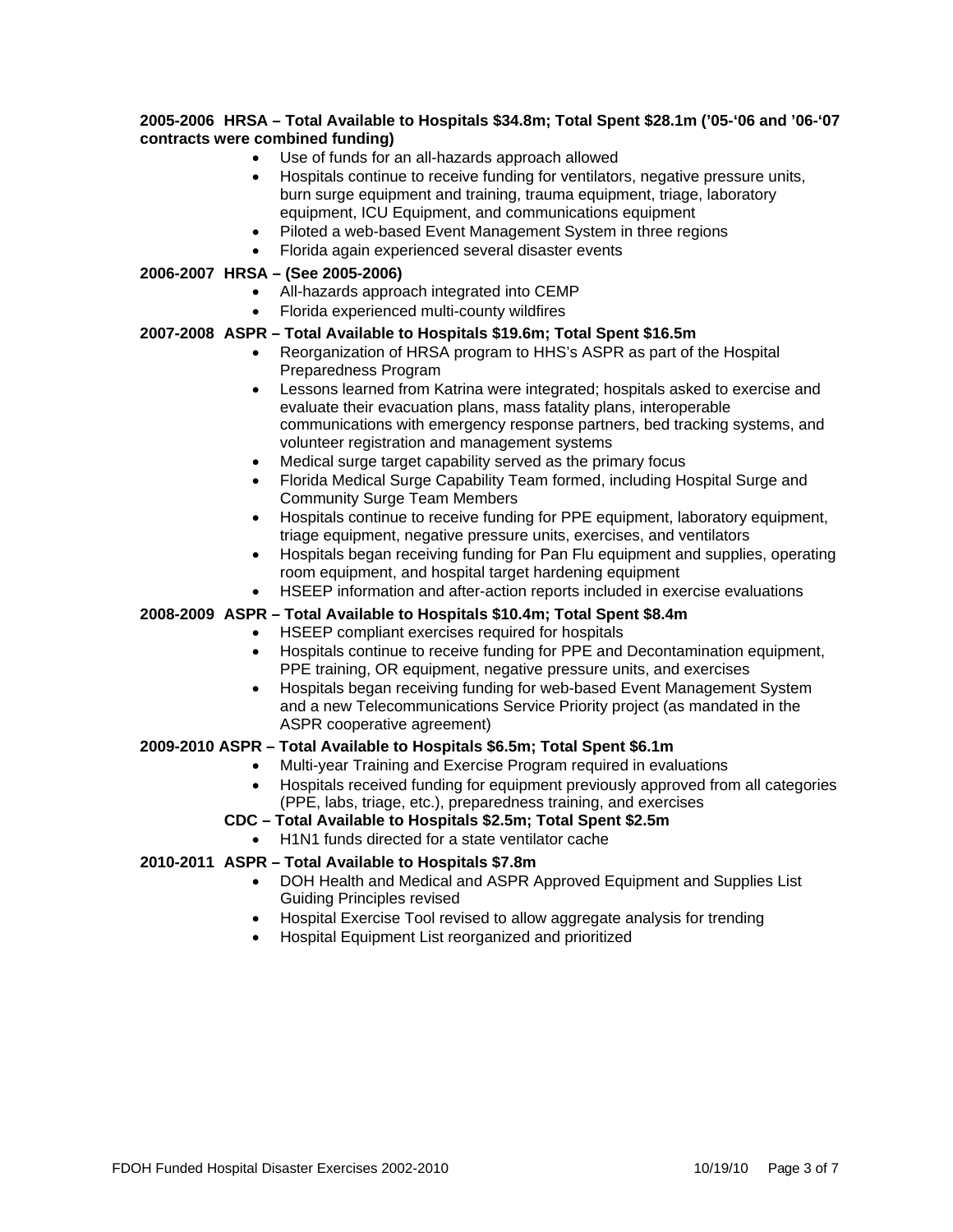# **Table 2: History of Exercise Capabilities for Florida Hospitals 2002-2010**

**Table Key:** Check marks [√] indicate when a capacity was required to be exercised. *An* 2 *indicates that the exercise component was suggested, but optional.*

| <b>Funding and Participation</b>                                         | FY 02-03                 | FY 03-04                   | FY 04-05                 | $05-06$<br>ř               | -Y 06-07                   | <b>FY 07-08</b>            | $60 - 80$<br>ř | FY 09-10                  | FY 10-11              |
|--------------------------------------------------------------------------|--------------------------|----------------------------|--------------------------|----------------------------|----------------------------|----------------------------|----------------|---------------------------|-----------------------|
| <b>Total HRSA/ASPR Federal Funding</b><br><b>Available for Hospitals</b> | \$6.1m                   | \$11.5m                    | \$25.8m                  | \$34.8m                    |                            | \$19.6m                    | \$10.4m        | \$6.5m <sup>1</sup>       | \$7.8m                |
| <b>Total Funding Spent</b>                                               | \$4.3m                   | \$11.4m                    | \$17.6m                  | \$28.1m                    |                            | \$16.5m                    | \$8.4          | \$6.1m                    | <b>TBD</b>            |
| <b>Total Exercise Funding Spent</b>                                      | \$0.16m                  | \$0.6m                     | \$0.5m                   | \$1.0m                     |                            | \$1.8m                     | \$2.1m         | \$0.3m <sup>2</sup>       | <b>TBD</b>            |
| <b>Number of Participating Hospitals</b>                                 | 80                       | 162                        | 149                      | 139                        |                            | 132                        | 123            | 153                       | <b>TBD</b>            |
| Participating Hospitals as Percentage all                                | 39%                      | 79%                        | 73%                      | 67%                        |                            | 63%                        | 59%            | 73%                       | <b>TBD</b>            |
| <b>Kind of Exercises Funded</b>                                          |                          |                            |                          |                            |                            |                            |                |                           |                       |
| • Table Top (TTX)                                                        | $\pmb{\times}$           | $\pmb{\times}$             | x                        | $\boldsymbol{\mathcal{K}}$ | $\pmb{\mathcal{K}}$        | $\pmb{\times}$             | x              | $\pmb{\times}$            | $\pmb{\mathcal{K}}$   |
| • Functional (FX)                                                        | $\boldsymbol{\varkappa}$ | ✓                          | ✓                        | ✓                          | ✓                          | ✓                          | x              | ✓                         | ✓                     |
| • Full Scale Exercise (FSX)                                              | x                        | х                          | х                        | х                          | х                          | x                          | х              | x                         | x                     |
| <b>Hazards</b>                                                           |                          |                            |                          |                            |                            |                            |                |                           |                       |
| • Exercise addresses $HVA3$                                              |                          |                            |                          |                            |                            | х                          | x              | x                         |                       |
| • Chemical Agent                                                         | ✓                        | $\checkmark$               | ✓                        | $\checkmark$               | ✓                          | ×                          | x              | x                         |                       |
| • Biological Agent                                                       | ✓                        | ✓                          | ✓                        | ✓                          | ✓                          | x                          | x              | x                         |                       |
| • Explosive                                                              |                          | х                          | x                        | х                          | х                          | $\boldsymbol{\mathcal{K}}$ | x              | $\boldsymbol{\varkappa}$  |                       |
| • Radiological                                                           |                          | x                          | x                        | $\boldsymbol{\mathcal{K}}$ | $\boldsymbol{\mathcal{K}}$ | $\boldsymbol{\varkappa}$   | x              | x                         |                       |
| <b>Capabilities Exercised</b>                                            |                          |                            |                          |                            |                            |                            |                |                           |                       |
| <b>Disaster Response Functions Exercised</b>                             |                          |                            |                          |                            |                            |                            |                |                           |                       |
| • PPE/Decontamination                                                    | $\checkmark$             | ✓                          | $\checkmark$             | $\checkmark$               | ✓                          | $\pmb{\times}$             | x              | $\boldsymbol{\varkappa}$  |                       |
| • Triage and/or Alternate Care Site                                      |                          | x                          | $\boldsymbol{\varkappa}$ |                            |                            |                            |                |                           |                       |
| • Trauma and Burns Treatment                                             |                          |                            |                          |                            |                            |                            |                |                           |                       |
| • Fatality Management <sup>4</sup>                                       |                          |                            | x                        | x                          | $\overline{\mathbf{x}}$    | ✓                          | ✓              |                           | $\boldsymbol{\times}$ |
| • Medical Evacuation                                                     |                          |                            | x                        |                            |                            | $\checkmark$               | ✓              |                           | x                     |
| • Vulnerable Populations                                                 |                          | x                          | x                        | $\checkmark$               | ✓                          | $\checkmark$               | $\checkmark$   | ✓                         | ✓                     |
| Organization                                                             |                          |                            |                          |                            |                            |                            |                |                           |                       |
| • Emergency Plan - Staff Knowledgeable                                   |                          | х                          | x                        | х                          | х                          | x                          | х              | x                         |                       |
| • Incident Command                                                       |                          |                            |                          | ✓                          | ✓                          | $\checkmark$               | $\checkmark$   | $\checkmark$              |                       |
| • Call Down and Knowledge of Roles                                       |                          | $\boldsymbol{\mathcal{K}}$ | $\boldsymbol{\varkappa}$ |                            |                            |                            | x              | $\pmb{\times}$            |                       |
| • EOC Coordination                                                       |                          | ×                          | x                        | $\pmb{\times}$             | ×                          | $\pmb{\times}$             | x              | x                         |                       |
| • Community-Wide Participation                                           | $\boldsymbol{\varkappa}$ | $\checkmark$               | ✓                        | $\checkmark$               | ✓                          | ✓                          | x              | $\checkmark$              | ✓                     |
| • Tracking of Bed Availability                                           |                          |                            | x                        |                            |                            |                            |                |                           | $\pmb{\times}$        |
| • HAvBED Reporting                                                       |                          |                            |                          |                            |                            |                            | x              | $\boldsymbol{\mathsf{x}}$ |                       |

<span id="page-3-1"></span><span id="page-3-0"></span>

<sup>1&</sup>lt;br><sup>1</sup> This does not include \$2.5m from the CDC for purchase of ventilators.<br><sup>2</sup> In FY 09-10 Training and exercise funds were combined. This figure is an average percent of the combined training and exercise

funding in FY 07-08, the pervious year when each was funded.<br><sup>3</sup> Hazard and vulnerability analysis which focuses emergency plan.

<span id="page-3-3"></span><span id="page-3-2"></span><sup>&</sup>lt;sup>4</sup> In FY 10-11, two of these three Level 1 Sub-Capabilities were required Fatality Management, Medical Evacuation or Tracking of Bed Availability.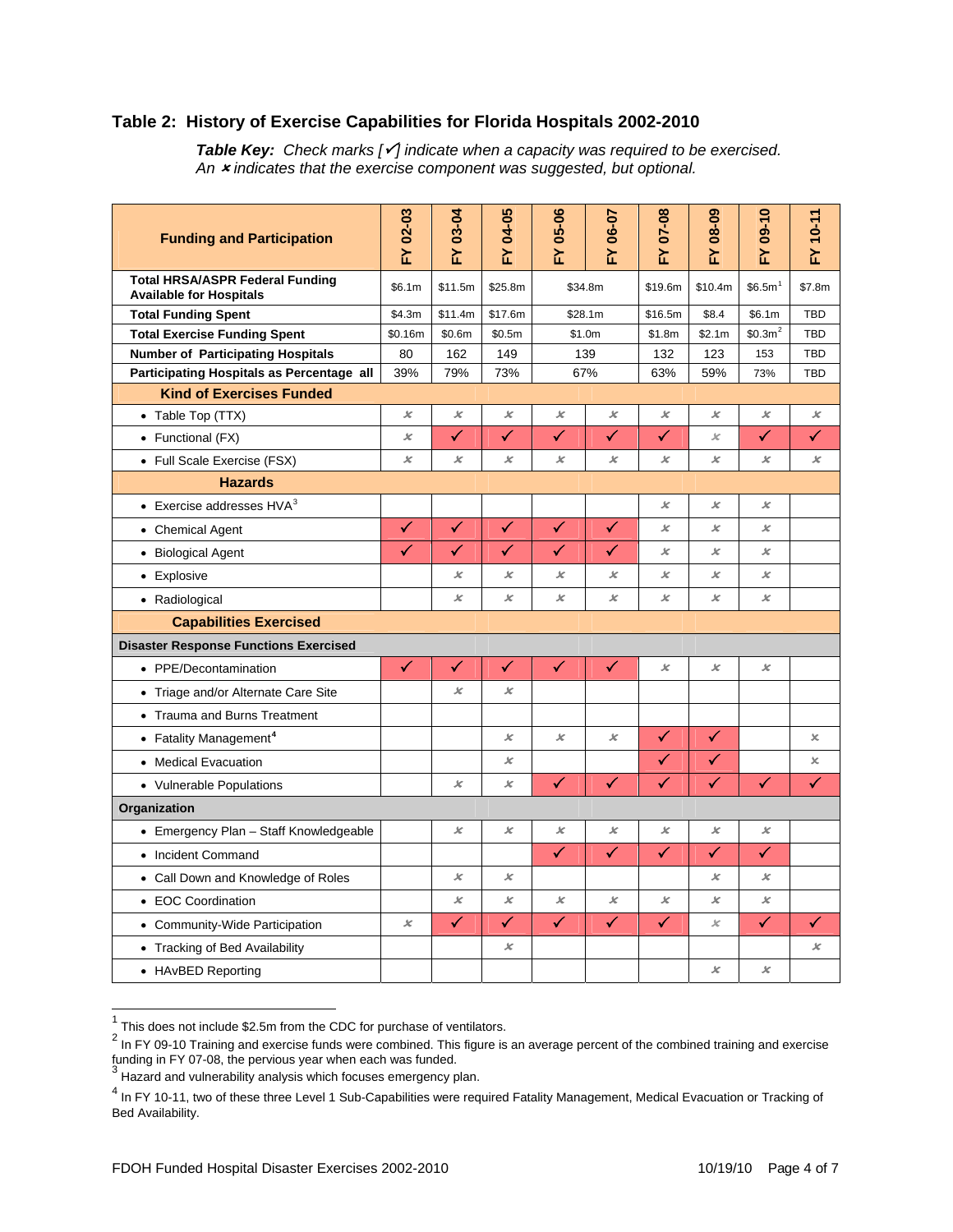| <b>Funding and Participation</b>              | FY 02-03     | FY 03-04                 | FY 04-05                 | 05-06<br>논                 | FY 06-07       | FY 07-08       | <b>FY 08-09</b>     | $09 - 10$<br>논            | $-10 - 11$   |  |
|-----------------------------------------------|--------------|--------------------------|--------------------------|----------------------------|----------------|----------------|---------------------|---------------------------|--------------|--|
| <b>Communication</b>                          |              |                          |                          |                            |                |                |                     |                           |              |  |
| • Risk Communications                         |              | $\pmb{\times}$           | $\chi$                   | $\checkmark$               | $\checkmark$   | $\checkmark$   | ✓                   | $\chi$                    |              |  |
| • Interoperable Communications                |              | x                        | $\boldsymbol{\varkappa}$ | $\pmb{\times}$             | х              | x              | х                   | $\boldsymbol{\varkappa}$  | ✓            |  |
| • Joint Information Center (JIC)              |              | $\boldsymbol{\varkappa}$ | $\boldsymbol{\varkappa}$ | ✓                          | ✓              | $\pmb{\times}$ | $\pmb{\mathcal{K}}$ | $\boldsymbol{\varkappa}$  |              |  |
| <b>Security</b>                               |              |                          |                          |                            |                |                |                     |                           |              |  |
| • Lock Down                                   |              |                          |                          |                            |                |                | $\pmb{\times}$      | $\pmb{\times}$            |              |  |
| • Staff Credentialing                         |              |                          |                          |                            |                |                | $\pmb{\mathcal{K}}$ | $\boldsymbol{\varkappa}$  |              |  |
| <b>Staff Responsibilities</b>                 |              |                          |                          |                            |                |                |                     |                           |              |  |
| • Adequate Numbers                            |              | $\chi$                   | $\pmb{\times}$           | $\boldsymbol{\mathcal{K}}$ | $\pmb{\times}$ | $\pmb{\times}$ | $\chi$              | $\boldsymbol{\mathsf{x}}$ |              |  |
| • Volunteers and/or ESAR-VHP                  |              |                          |                          |                            |                |                | $\pmb{\times}$      | $\boldsymbol{\mathsf{x}}$ |              |  |
| <b>Resources and Supplies</b>                 |              |                          |                          |                            |                |                |                     |                           |              |  |
| • Mutual Aid or Partner MOUs                  |              |                          |                          | $\pmb{\times}$             | $\pmb{\times}$ | $\pmb{\times}$ | $\pmb{\times}$      | $\pmb{\times}$            | ✓            |  |
| • Space and Supplies                          |              | $\boldsymbol{\varkappa}$ | $\pmb{\times}$           | $\pmb{\times}$             | $\pmb{\times}$ | $\pmb{\times}$ | $\pmb{\times}$      | $\boldsymbol{\mathsf{x}}$ |              |  |
| <b>Exercise Planning and Evaluation</b>       |              |                          |                          |                            |                |                |                     |                           |              |  |
| • Multi-Year Planning with Partners           |              |                          |                          |                            |                |                |                     | $\checkmark$              | $\checkmark$ |  |
| • Simple Training Plan                        | $\checkmark$ | $\checkmark$             | $\checkmark$             | $\checkmark$               | $\checkmark$   | $\checkmark$   |                     |                           |              |  |
| $\bullet$ HSEEP                               |              |                          |                          |                            |                | $\checkmark$   | ✓                   | $\checkmark$              |              |  |
| • Multi-Year Training and Exercise<br>Program |              |                          |                          |                            |                |                | ✓                   | $\blacktriangledown$      |              |  |
| • National Exercise Schedule (NEXS)           |              |                          |                          |                            |                |                | ✓                   | Ø                         |              |  |

Note that while changing grant requirements have required a somewhat narrow set of exercise components – indicated by the check marks  $(\checkmark)$ , more complex exercises have been encouraged. These are indicated by the  $x$  marks. This broader scope is congruent with expectations from the State's Agency for Health Care Administration (AHCA) which licenses hospitals, as well as, Joint Commission accreditation requirements.

# **HSEEP as an Exercise Tool**

Homeland Security Exercise Evaluation Program (HSEEP) is a Department of Homeland Security (DHS) exercise and design framework. The framework is adaptable to multiple settings and includes numerous resources to assist with the planning, execution, and evaluation of exercises. HSEEP provides:

- A multi-year training and exercise planning process
- Exercise design procedures and meeting materials to ensure that all of the relevant response partners and at risk populations are involved in exercise design
- Exercise objectives derived from the Target Capability Areas and the Universal Task List
- Exercise evaluation guidelines (EEGs) which measure Target Capabilities and their Universal Tasks so that exercises can measure important performance areas and produce meaningful data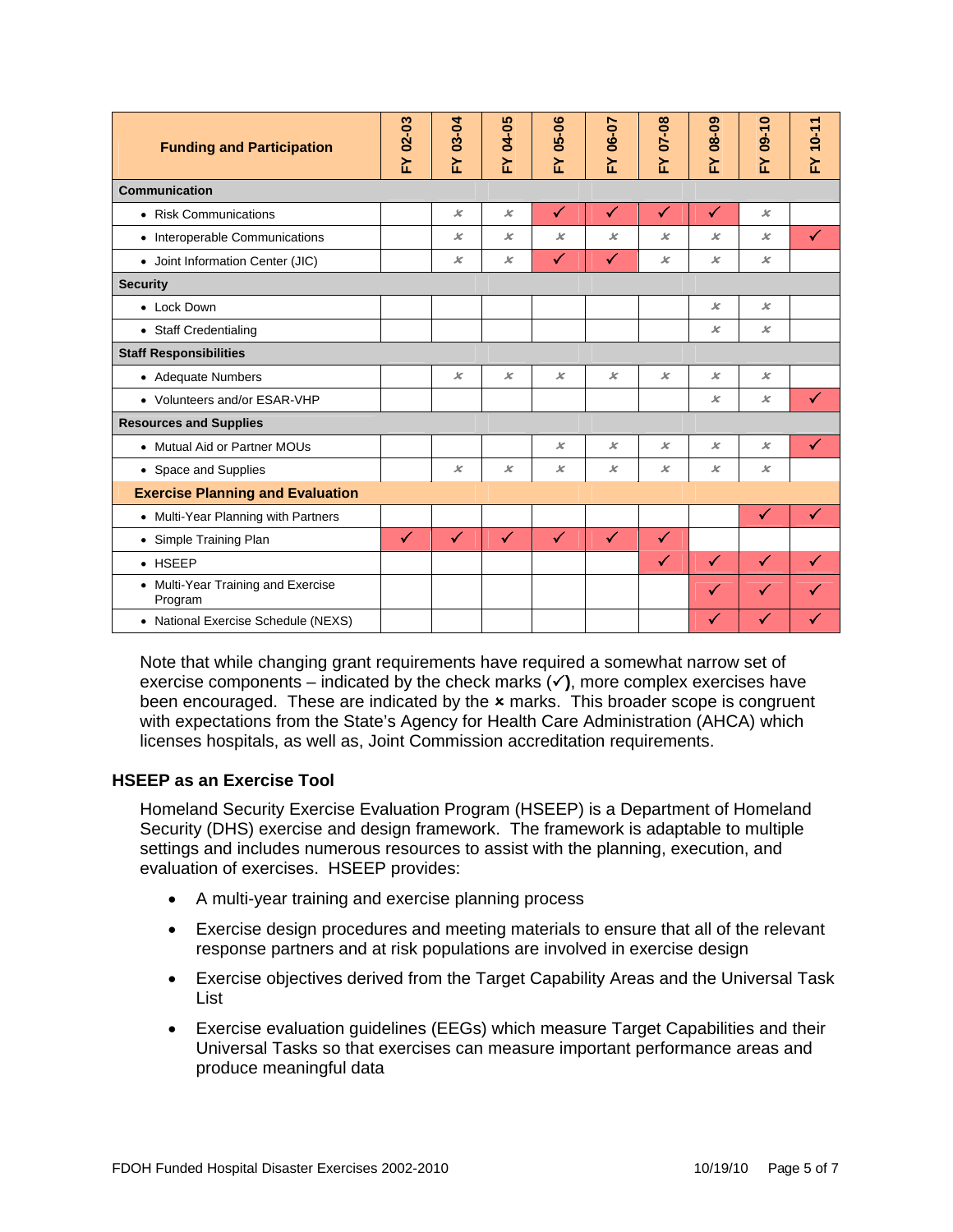- The National Exercise Schedule (NEXS) System, a secure national online toolkit where exercise after action reports and improvement plans can be shared
- A format for after action report improvement plans that are extremely useful to assign responsibilities and completion dates

### **Exercise Innovations and Future Directions**

Cumulatively, over the period from 2002-2010, approximately 90% of Florida's 209 current acute care hospitals with emergency departments, have participated, at some point, in the opportunity to receive preparedness funds from DOH. The ongoing threat and occurrence of both natural and man-made events continues to reinforce the need to increase our capacity to respond and the importance of exercising specific skills, activities, and partnerships in order to increase statewide response effectiveness.

### **1. Increased Sophistication**

As we continue to respond to events, we learn more and the skill set needed evolves. As noted above, the funding guidance has changed over the years from a fairly narrow focus on immediate decontamination of victims of hazardous biological incidents to triage, clinical treatment, and movement of disaster victims to appropriate sites of care. This has required participation from a broader set of responders, including clinical personnel within the hospital, as well as, clinicians in other organizations. It is anticipated that the level and scope of exercises will continue to advance and expand. This will require continued training and exercising for staff to acquire and maintain a high level of proficiency in incident management and emergency care.

### **2. Broader Participation**

The range and scope of collaboration and cooperation necessary across private and public entities continues to expand. Engagement of all community response partners is essential to address immediate and post-event needs of vulnerable populations Exercise requirements and evaluation criteria reflect this trend.

### **3. Enhanced Communication**

Efforts to support formal and informal systems of communications will need to be continued. Strategies to improve communication include updating interoperable communications equipment, shared and joint training procedures, and attention to documentation in order to identify corrective actions.

### **4. Ongoing Revision and Updating of Plans and Procedures**

To be effective and functional, plans and procedures need to be regularly reviewed and updated to reflect continuous changes within the health care system and preparedness. Examples of information that requires routine updating include staffing and personnel changes within hospitals and community partners, accrediting requirements, and policy changes at the state and federal level. Edits or addendum can be made as changes become known with regularly scheduled revisions or updates made at least annually.

### **5. Sustained Role of the Hospital Surge Capability Team**

Since 2002, a number of teams, workgroups and sub-committees have been formed that included hospital representatives and other stakeholders. One of the teams is the Hospital Surge Capability Team. Due to the scope and complexity of related tasks several sub groups have evolved to address specific issues and challenges. Examples include the Hospital Training Workgroup, the Hospital Advisory Group, the Hospital